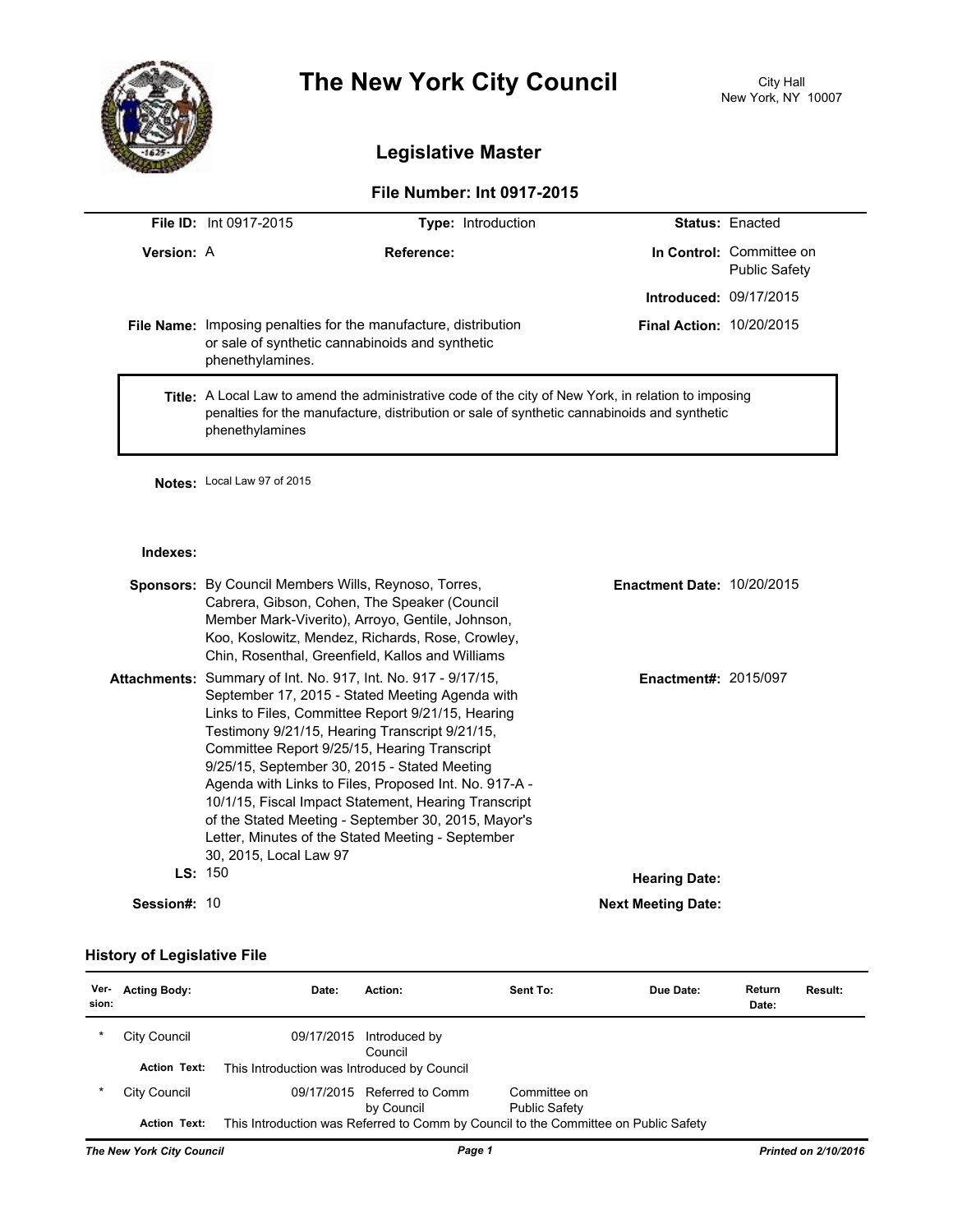#### *Legislative Master Continued (Int 0917-2015)*

|   | Committee on Consumer<br>Affairs<br><b>Action Text:</b>                                                                                             |                         | 09/21/2015 Hearing Held by<br>Committee<br>This Introduction was Hearing Held by Committee                                      |      |        |
|---|-----------------------------------------------------------------------------------------------------------------------------------------------------|-------------------------|---------------------------------------------------------------------------------------------------------------------------------|------|--------|
|   |                                                                                                                                                     |                         |                                                                                                                                 |      |        |
|   | Committee on Consumer<br>Affairs<br><b>Action Text:</b>                                                                                             |                         | 09/21/2015 Laid Over by<br>Committee<br>This Introduction was Laid Over by Committee                                            |      |        |
|   | Committee on Public<br>Safety<br><b>Action Text:</b>                                                                                                |                         | 09/21/2015 Hearing Held by<br>Committee<br>This Introduction was Hearing Held by Committee                                      |      |        |
|   | Committee on Public<br>Safety<br><b>Action Text:</b>                                                                                                |                         | 09/21/2015 Laid Over by<br>Committee<br>This Introduction was Laid Over by Committee                                            |      |        |
|   | Committee on Health                                                                                                                                 |                         | 09/21/2015 Hearing Held by<br>Committee                                                                                         |      |        |
|   | <b>Action Text:</b>                                                                                                                                 |                         | This Introduction was Hearing Held by Committee                                                                                 |      |        |
|   | Committee on Health                                                                                                                                 |                         | 09/21/2015 Laid Over by<br>Committee                                                                                            |      |        |
|   | <b>Action Text:</b>                                                                                                                                 |                         | This Introduction was Laid Over by Committee                                                                                    |      |        |
|   | Committee on Mental<br>Health, Developmental<br>Disability, Alcoholism,<br>Substance Abuse and<br><b>Disability Services</b><br><b>Action Text:</b> |                         | 09/21/2015 Hearing Held by<br>Committee<br>This Introduction was Hearing Held by Committee                                      |      |        |
|   | Committee on Mental<br>Health, Developmental<br>Disability, Alcoholism,<br>Substance Abuse and<br><b>Disability Services</b><br><b>Action Text:</b> |                         | 09/21/2015 Laid Over by<br>Committee<br>This Introduction was Laid Over by Committee                                            |      |        |
|   | Committee on Public                                                                                                                                 |                         | 09/25/2015 Hearing Held by                                                                                                      |      |        |
|   | Safety<br><b>Action Text:</b><br>Notes:                                                                                                             | Proposed Int. No. 917-A | Committee<br>This Introduction was Hearing Held by Committee                                                                    |      |        |
|   | Committee on Public<br>Safety<br><b>Action Text:</b>                                                                                                |                         | 09/25/2015 Amendment<br>Proposed by Comm<br>This Introduction was Amendment Proposed by Comm                                    |      |        |
|   | Committee on Public<br>Safety<br><b>Action Text:</b>                                                                                                |                         | 09/25/2015 Amendment<br>Proposed by Comm                                                                                        |      |        |
|   |                                                                                                                                                     |                         | This Introduction was Amendment Proposed by Comm                                                                                |      |        |
| A | Committee on Public<br>Safety<br><b>Action Text:</b>                                                                                                |                         | 09/25/2015 Approved by<br>Committee<br>A motion was made that this Introduction be Approved by Committee approved by Roll Call. | Pass |        |
|   |                                                                                                                                                     | Absent:1 - Gentile      | Affirmative: 10 - Gibson, Vacca, Ferreras-Copeland, Williams, Cornegy<br>Jr., Deutsch, Espinal Jr., Lancman, Torres and Matteo  |      | $10-1$ |
| A | <b>City Council</b>                                                                                                                                 |                         | 09/30/2015 Approved by Council                                                                                                  | Pass |        |
|   | <b>Action Text:</b>                                                                                                                                 |                         | A motion was made that this Introduction be Approved by Council approved by consent Roll Call.                                  |      |        |